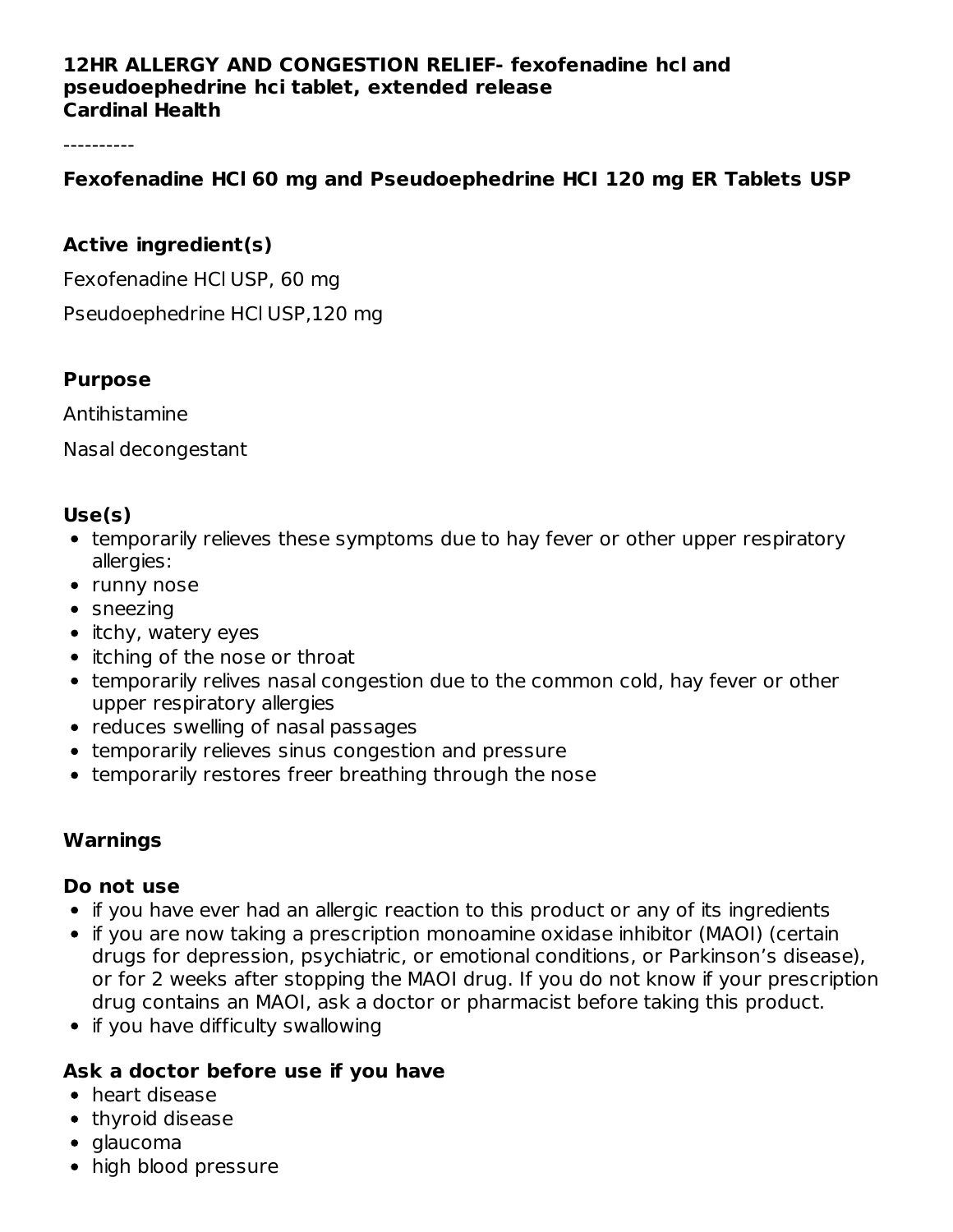- diabetes
- trouble urinating due to an enlarged prostate gland
- kidney disease. Your doctor should determine if you need a different dose.

## **When using this product**

- **do not take more than directed**
- do not take at the same time as aluminum or magnesium antacids
- do not take with fruit juices (see Directions)
- the tablet coating may be seen in the stool (this is normal). Continue to take as directed (see Directions).

## **Stop use and ask doctor if**

- an allergic reaction to this product occurs. Seek medical help right away.
- symptoms do not improve within 7 days or are accompanied by a fever
- you get nervous, dizzy, or sleepless

## **If pregnant or breast-feeding**

ask a health professional before use.

## **Keep out of reach of children**

In case of overdose, get medical help or contact a Poison Control Center right away.

## **Directions**

• do not divide, crush, chew or dissolve the tablet; swallow tablet whole

| adults and children 12              | take 1 tablet with a glass of water every 12 hours on an empty |
|-------------------------------------|----------------------------------------------------------------|
| years of age and over               | stomach; do not take more than 2 tablets in 24 hours           |
| children under 12 years do not use  |                                                                |
| of age                              |                                                                |
| adults 65 years of age ask a doctor |                                                                |
| and older                           |                                                                |
| consumers with kidney ask a doctor  |                                                                |
| disease                             |                                                                |

# **Other information**

- safety sealed: do not use if carton is opened or if individual blister units are torn or opened
- store between 20° to 25°C (68° to 77°F) store between 20° to 25°C (68° to 77°F)
- this product meets the requirements of USP dissolution test 3.

## **Inactive ingredients**

corn starch, croscarmellose sodium, colloidal silicon dioxide, ferric oxide, hypromellose, kollidon SR, magnesium stearate, mannitol, powder cellulose and triethyl citrate.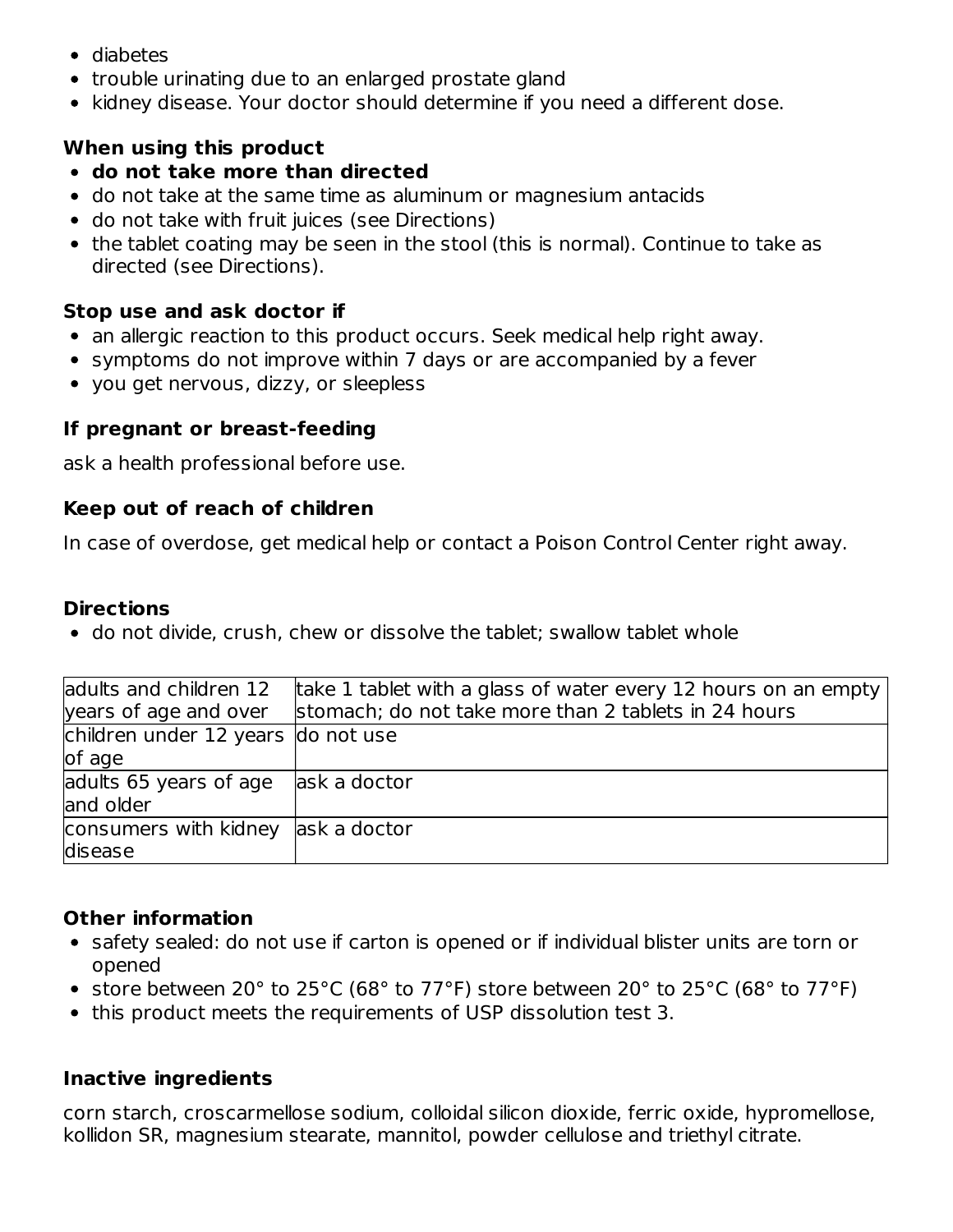## **Questions?**

Call **1-888-375-3784**

Distributed by:

## **Dr. Reddy's Laboratories, Inc.**

Princeton, NJ 08540

Made in India

# **Principal Display Panel- Carton**

## **Blister carton**



# **12HR ALLERGY AND CONGESTION RELIEF**

fexofenadine hcl and pseudoephedrine hci tablet, extended release

| <b>Product Information</b>     |                |                           |                               |  |  |  |  |  |  |  |
|--------------------------------|----------------|---------------------------|-------------------------------|--|--|--|--|--|--|--|
| <b>Product Type</b>            | HUMAN OTC DRUG | <b>Item Code (Source)</b> | NDC:70000-0518(NDC:43598-823) |  |  |  |  |  |  |  |
| <b>Route of Administration</b> | ORAL           |                           |                               |  |  |  |  |  |  |  |
|                                |                |                           |                               |  |  |  |  |  |  |  |